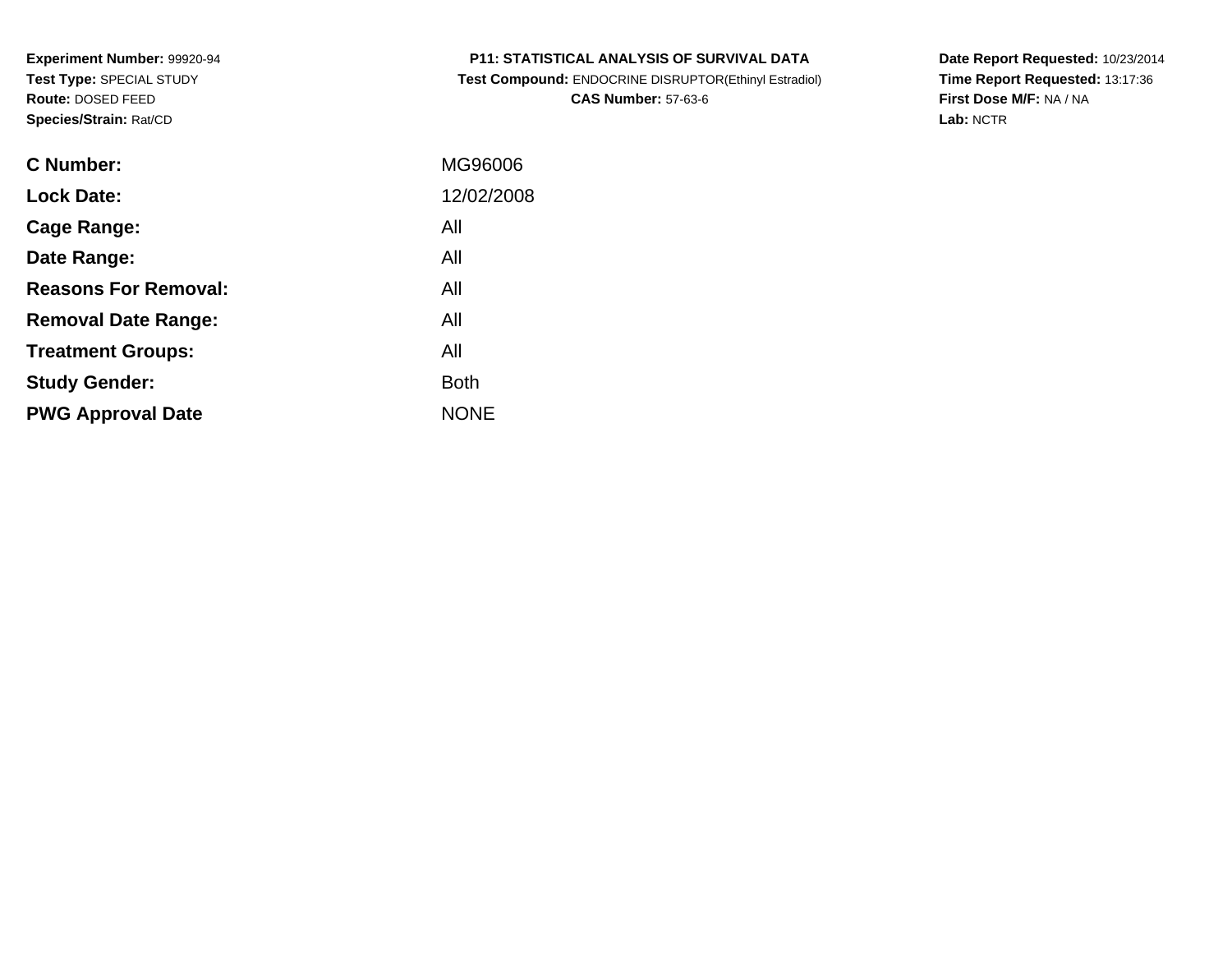## **P11: STATISTICAL ANALYSIS OF SURVIVAL DATA**

**Test Compound:** ENDOCRINE DISRUPTOR(Ethinyl Estradiol)

**CAS Number:** 57-63-6

**Date Report Requested:** 10/23/2014**Time Report Requested:** 13:17:36**First Dose M/F:** NA / NA**Lab:** NCTR

## **Male RATFIRST TERMINAL SACRIFICE AT 756 DAYS**

|                     |                            |                              |     |                             |     |     |                          | INDIVIDUAL SURVIVAL TIMES (DAYS) |                    |     |     |     |     |
|---------------------|----------------------------|------------------------------|-----|-----------------------------|-----|-----|--------------------------|----------------------------------|--------------------|-----|-----|-----|-----|
| $DOSE = F1$         | <b>OPPB</b>                |                              |     |                             |     |     |                          |                                  |                    |     |     |     |     |
| <b>TOTAL 51</b>     |                            |                              |     | UNCENSORED DEATHS 17        |     |     | <b>CENSORED DEATHS 0</b> |                                  | <b>TERMINAL 34</b> |     |     |     |     |
|                     |                            | <b>UNCENSORED DEATH DAYS</b> |     |                             |     |     |                          |                                  |                    |     |     |     |     |
| 383                 | 413                        | 443                          | 478 | 526                         | 556 | 592 | 619                      | 631                              | 647                | 688 | 702 | 704 | 730 |
| 741                 | 744                        | 755                          |     |                             |     |     |                          |                                  |                    |     |     |     |     |
|                     | <b>CENSORED DEATH DAYS</b> |                              |     |                             |     |     |                          |                                  |                    |     |     |     |     |
| none                |                            |                              |     |                             |     |     |                          |                                  |                    |     |     |     |     |
| $DOSE = F1$         | 2PPB                       |                              |     |                             |     |     |                          |                                  |                    |     |     |     |     |
| <b>TOTAL 50</b>     |                            |                              |     | UNCENSORED DEATHS 19        |     |     | <b>CENSORED DEATHS 0</b> |                                  | <b>TERMINAL 31</b> |     |     |     |     |
|                     |                            | <b>UNCENSORED DEATH DAYS</b> |     |                             |     |     |                          |                                  |                    |     |     |     |     |
| 146                 | 198                        | 386                          | 492 | 554                         | 596 | 597 | 598                      | 600                              | 617                | 638 | 639 | 650 | 688 |
| 696                 | 704                        | 716                          | 737 | 743                         |     |     |                          |                                  |                    |     |     |     |     |
|                     | <b>CENSORED DEATH DAYS</b> |                              |     |                             |     |     |                          |                                  |                    |     |     |     |     |
| none                |                            |                              |     |                             |     |     |                          |                                  |                    |     |     |     |     |
|                     | DOSE = F1/2PPB TO CTL      |                              |     |                             |     |     |                          |                                  |                    |     |     |     |     |
| <b>TOTAL 50</b>     |                            |                              |     | <b>UNCENSORED DEATHS 19</b> |     |     | <b>CENSORED DEATHS 0</b> |                                  | <b>TERMINAL 31</b> |     |     |     |     |
|                     |                            | <b>UNCENSORED DEATH DAYS</b> |     |                             |     |     |                          |                                  |                    |     |     |     |     |
| 485                 | 510                        | 534                          | 549 | 569                         | 603 | 610 | 619                      | 623                              | 642                | 646 | 656 | 681 | 695 |
| 719                 | 725                        | 736                          | 737 | 747                         |     |     |                          |                                  |                    |     |     |     |     |
|                     | <b>CENSORED DEATH DAYS</b> |                              |     |                             |     |     |                          |                                  |                    |     |     |     |     |
| none                |                            |                              |     |                             |     |     |                          |                                  |                    |     |     |     |     |
| $DOSE = F1$         | 10PPB                      |                              |     |                             |     |     |                          |                                  |                    |     |     |     |     |
| TOTAL <sub>50</sub> |                            |                              |     | UNCENSORED DEATHS 20        |     |     | <b>CENSORED DEATHS 0</b> |                                  | <b>TERMINAL 30</b> |     |     |     |     |
|                     |                            | <b>UNCENSORED DEATH DAYS</b> |     |                             |     |     |                          |                                  |                    |     |     |     |     |
| 467                 | 494                        | 552                          | 562 | 596                         | 602 | 602 | 615                      | 624                              | 632                | 633 | 667 | 669 | 688 |
| 696                 | 709                        | 737                          | 737 | 744                         | 744 |     |                          |                                  |                    |     |     |     |     |
|                     | <b>CENSORED DEATH DAYS</b> |                              |     |                             |     |     |                          |                                  |                    |     |     |     |     |
| none                |                            |                              |     |                             |     |     |                          |                                  |                    |     |     |     |     |

(A) FIRST TERMINAL SACRIFICE

(B) THE FIRST ENTRY IS THE TREND TEST (TARONE, 1975) RESULT. SUBSEQUENT ENTRIES ARE THE RESULTS OF PAIRWISE TESTS (COX, 1972). NEGATIVE TRENDS ARE INDICATED BY "N".

(C) MEAN OF ALL UNCENSORED DEATHS PRIOR TO TERMINAL SACRIFICE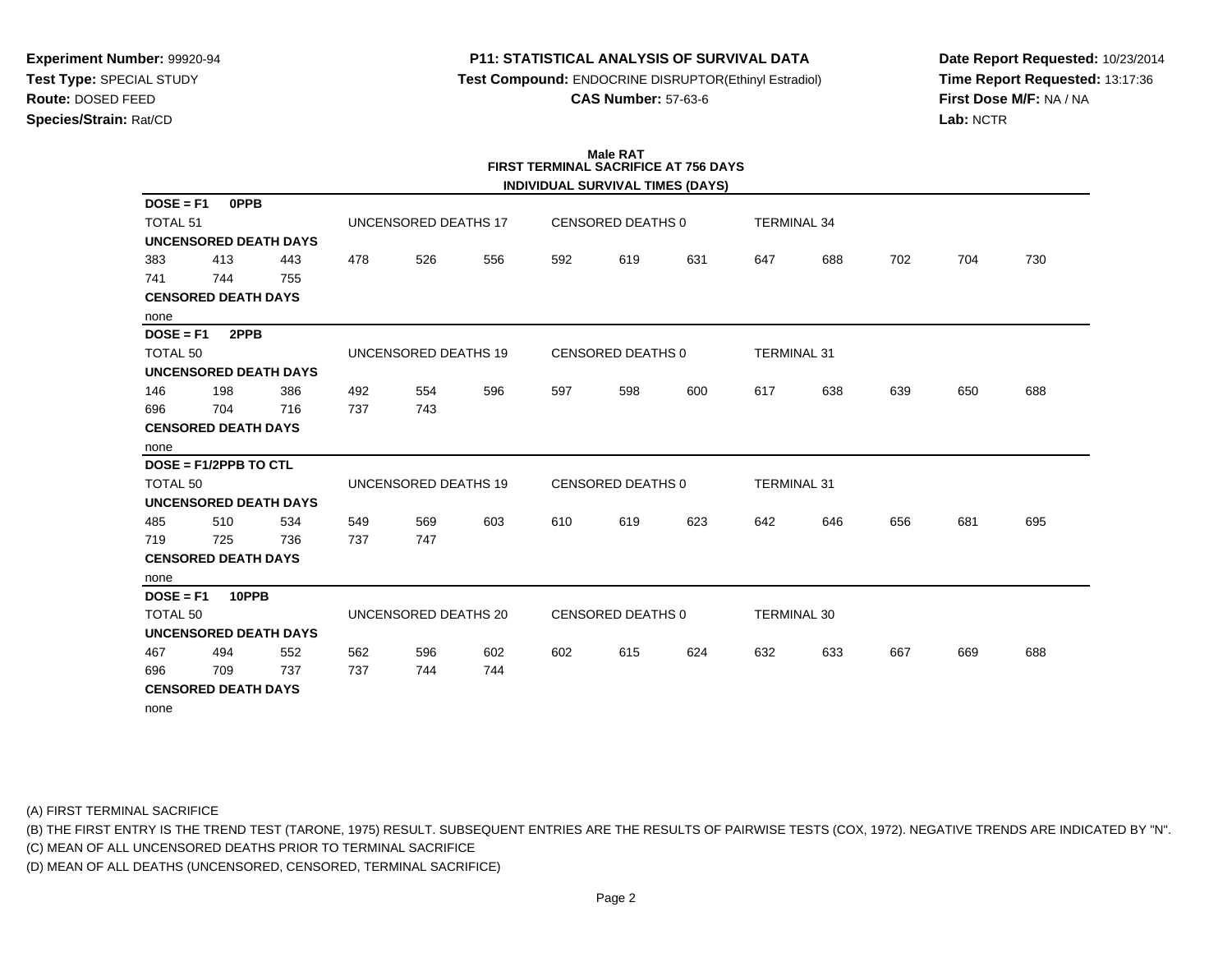### **P11: STATISTICAL ANALYSIS OF SURVIVAL DATA**

**Test Compound:** ENDOCRINE DISRUPTOR(Ethinyl Estradiol)

**CAS Number:** 57-63-6

**Date Report Requested:** 10/23/2014**Time Report Requested:** 13:17:36**First Dose M/F:** NA / NA**Lab:** NCTR

#### **Male RAT FIRST TERMINAL SACRIFICE AT 756 DAYSINDIVIDUAL SURVIVAL TIMES (DAYS)**

|                     |                            |                              |     |                      |     |     |                   | INDIVIDUAL SURVIVAL TIMES (DAYS) |                    |     |     |     |     |
|---------------------|----------------------------|------------------------------|-----|----------------------|-----|-----|-------------------|----------------------------------|--------------------|-----|-----|-----|-----|
|                     | $DOSE = F1/10PPB TO CTL$   |                              |     |                      |     |     |                   |                                  |                    |     |     |     |     |
| TOTAL 50            |                            |                              |     | UNCENSORED DEATHS 17 |     |     | CENSORED DEATHS 0 |                                  | <b>TERMINAL 33</b> |     |     |     |     |
|                     |                            | <b>UNCENSORED DEATH DAYS</b> |     |                      |     |     |                   |                                  |                    |     |     |     |     |
| 219                 | 241                        | 386                          | 454 | 511                  | 512 | 576 | 659               | 669                              | 677                | 725 | 729 | 730 | 736 |
| 743                 | 746                        | 746                          |     |                      |     |     |                   |                                  |                    |     |     |     |     |
|                     | <b>CENSORED DEATH DAYS</b> |                              |     |                      |     |     |                   |                                  |                    |     |     |     |     |
| none                |                            |                              |     |                      |     |     |                   |                                  |                    |     |     |     |     |
| $DOSE = F1$         | 50PPB                      |                              |     |                      |     |     |                   |                                  |                    |     |     |     |     |
| TOTAL 50            |                            |                              |     | UNCENSORED DEATHS 16 |     |     | CENSORED DEATHS 0 |                                  | <b>TERMINAL 34</b> |     |     |     |     |
|                     |                            | <b>UNCENSORED DEATH DAYS</b> |     |                      |     |     |                   |                                  |                    |     |     |     |     |
| 233                 | 258                        | 417                          | 500 | 585                  | 636 | 647 | 653               | 661                              | 682                | 685 | 689 | 702 | 703 |
| 737                 | 750                        |                              |     |                      |     |     |                   |                                  |                    |     |     |     |     |
|                     | <b>CENSORED DEATH DAYS</b> |                              |     |                      |     |     |                   |                                  |                    |     |     |     |     |
| none                |                            |                              |     |                      |     |     |                   |                                  |                    |     |     |     |     |
|                     | $DOSE = F1/50PPB TO CTL$   |                              |     |                      |     |     |                   |                                  |                    |     |     |     |     |
| TOTAL <sub>50</sub> |                            |                              |     | UNCENSORED DEATHS 17 |     |     | CENSORED DEATHS 0 |                                  | <b>TERMINAL 33</b> |     |     |     |     |
|                     |                            | <b>UNCENSORED DEATH DAYS</b> |     |                      |     |     |                   |                                  |                    |     |     |     |     |
| 469                 | 556                        | 573                          | 594 | 601                  | 601 | 619 | 646               | 646                              | 654                | 675 | 715 | 738 | 738 |
| 746                 | 750                        | 752                          |     |                      |     |     |                   |                                  |                    |     |     |     |     |
|                     | <b>CENSORED DEATH DAYS</b> |                              |     |                      |     |     |                   |                                  |                    |     |     |     |     |
| none                |                            |                              |     |                      |     |     |                   |                                  |                    |     |     |     |     |

(A) FIRST TERMINAL SACRIFICE

(B) THE FIRST ENTRY IS THE TREND TEST (TARONE, 1975) RESULT. SUBSEQUENT ENTRIES ARE THE RESULTS OF PAIRWISE TESTS (COX, 1972). NEGATIVE TRENDS ARE INDICATED BY "N".

(C) MEAN OF ALL UNCENSORED DEATHS PRIOR TO TERMINAL SACRIFICE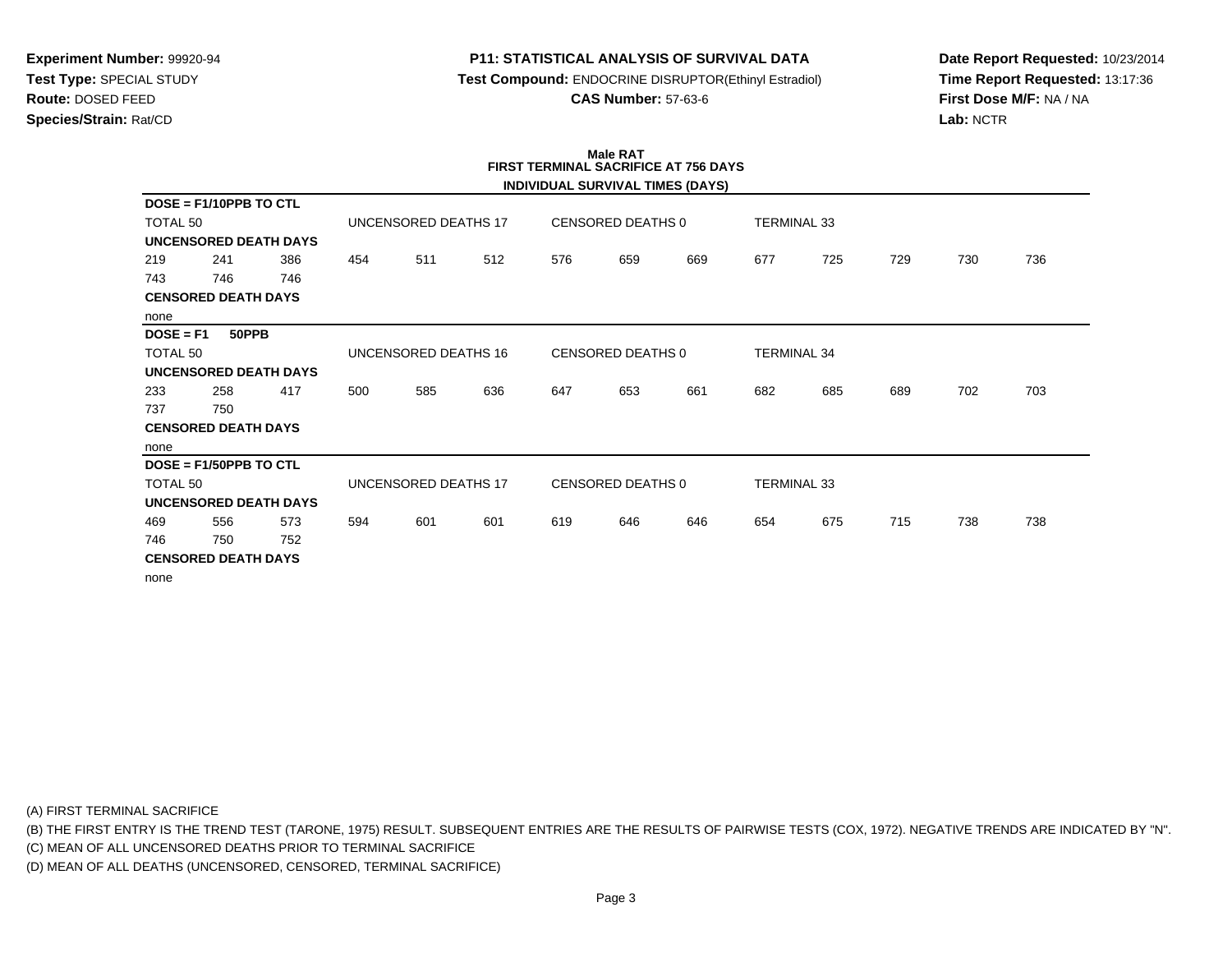#### **P11: STATISTICAL ANALYSIS OF SURVIVAL DATA**

**Test Compound:** ENDOCRINE DISRUPTOR(Ethinyl Estradiol)

**CAS Number:** 57-63-6

**Date Report Requested:** 10/23/2014**Time Report Requested:** 13:17:36**First Dose M/F:** NA / NA**Lab:** NCTR

#### **Male RATFIRST TERMINAL SACRIFICE AT 756 DAYS**

#### **KAPLAN-MEIER SURVIVAL PROBABILITY ESTIMATES (%)**

| <b>DOSE</b>    |                        |       |       |       |       |       | TIME (DAYS) |      |      |      |        |  |
|----------------|------------------------|-------|-------|-------|-------|-------|-------------|------|------|------|--------|--|
|                |                        | 90    | 180   | 270   | 365   | 425   | 485         | 545  | 605  | 665  | 756(A) |  |
| F1             | <b>OPPB</b>            | 100.0 | 100.0 | 100.0 | 100.0 | 96.1  | 92.2        | 90.2 | 86.3 | 80.4 | 66.7   |  |
| F <sub>1</sub> | 2PPB                   | 100.0 | 98.0  | 96.0  | 96.0  | 94.0  | 94.0        | 92.0 | 82.0 | 74.0 | 62.0   |  |
|                | <b>F1/2PPB TO CTL</b>  | 100.0 | 100.0 | 100.0 | 100.0 | 100.0 | 98.0        | 94.0 | 88.0 | 76.0 | 62.0   |  |
| F1             | 10PPB                  | 100.0 | 100.0 | 100.0 | 100.0 | 100.0 | 98.0        | 96.0 | 86.0 | 78.0 | 60.0   |  |
|                | F1/10PPB TO CTL        | 100.0 | 100.0 | 96.0  | 96.0  | 94.0  | 92.0        | 88.0 | 86.0 | 84.0 | 66.0   |  |
| F1             | 50PPB                  | 100.0 | 100.0 | 96.0  | 96.0  | 94.0  | 94.0        | 92.0 | 90.0 | 82.0 | 68.0   |  |
|                | <b>F1/50PPB TO CTL</b> | 100.0 | 100.0 | 100.0 | 100.0 | 100.0 | 98.0        | 98.0 | 88.0 | 80.0 | 66.0   |  |

(A) FIRST TERMINAL SACRIFICE

(B) THE FIRST ENTRY IS THE TREND TEST (TARONE, 1975) RESULT. SUBSEQUENT ENTRIES ARE THE RESULTS OF PAIRWISE TESTS (COX, 1972). NEGATIVE TRENDS ARE INDICATED BY "N".

(C) MEAN OF ALL UNCENSORED DEATHS PRIOR TO TERMINAL SACRIFICE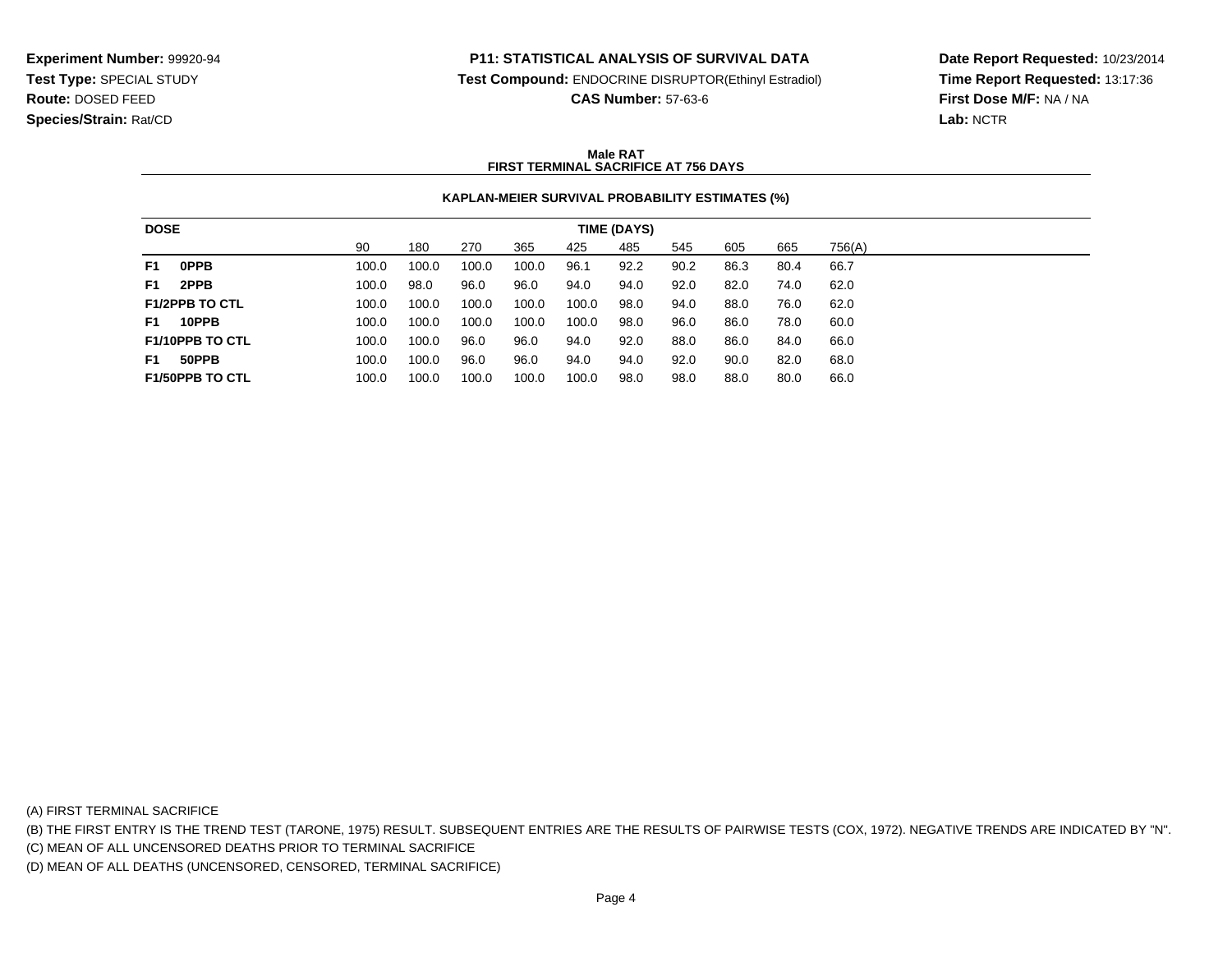## **P11: STATISTICAL ANALYSIS OF SURVIVAL DATA**

**Test Compound:** ENDOCRINE DISRUPTOR(Ethinyl Estradiol)

**CAS Number:** 57-63-6

**Date Report Requested:** 10/23/2014**Time Report Requested:** 13:17:36**First Dose M/F:** NA / NA**Lab:** NCTR

#### **Male RATFIRST TERMINAL SACRIFICE AT 756 DAYS**

### **SURVIVAL SUMMARY STATISTICS**

| <b>DOSE</b>                           | <b>OPPB</b><br>F1 | 2PPB<br>F1. | <b>F1/2PPB TO CTL</b> | 10PPB<br>F1 |
|---------------------------------------|-------------------|-------------|-----------------------|-------------|
| SURVIVAL AT END OF STUDY              | 66.7%             | 62.0%       | 62.0%                 | 60.0%       |
| (KAPLAN-MEIER)                        |                   |             |                       |             |
| <b>SIGNIFICANCE (B)</b>               | $P=0.543N$        | $P=0.709$   | $P=0.777$             | $P=0.642$   |
| (LIFE TABLE)                          |                   |             |                       |             |
| <b>MEAN DAY OF NATURAL DEATHS (C)</b> | 608.9             | 578.7       | 636.1                 | 638.5       |
| (STANDARD ERROR)                      | (29.8)            | (38.4)      | (18.5)                | (18.0)      |
| <b>MEAN LIFE SPAN (D)</b>             | 707.0             | 688.6       | 710.4                 | 709.0       |
| (STANDARD ERROR)                      | (13.8)            | (18.9)      | (10.8)                | (10.9)      |
|                                       |                   |             |                       |             |

(A) FIRST TERMINAL SACRIFICE

(B) THE FIRST ENTRY IS THE TREND TEST (TARONE, 1975) RESULT. SUBSEQUENT ENTRIES ARE THE RESULTS OF PAIRWISE TESTS (COX, 1972). NEGATIVE TRENDS ARE INDICATED BY "N".

(C) MEAN OF ALL UNCENSORED DEATHS PRIOR TO TERMINAL SACRIFICE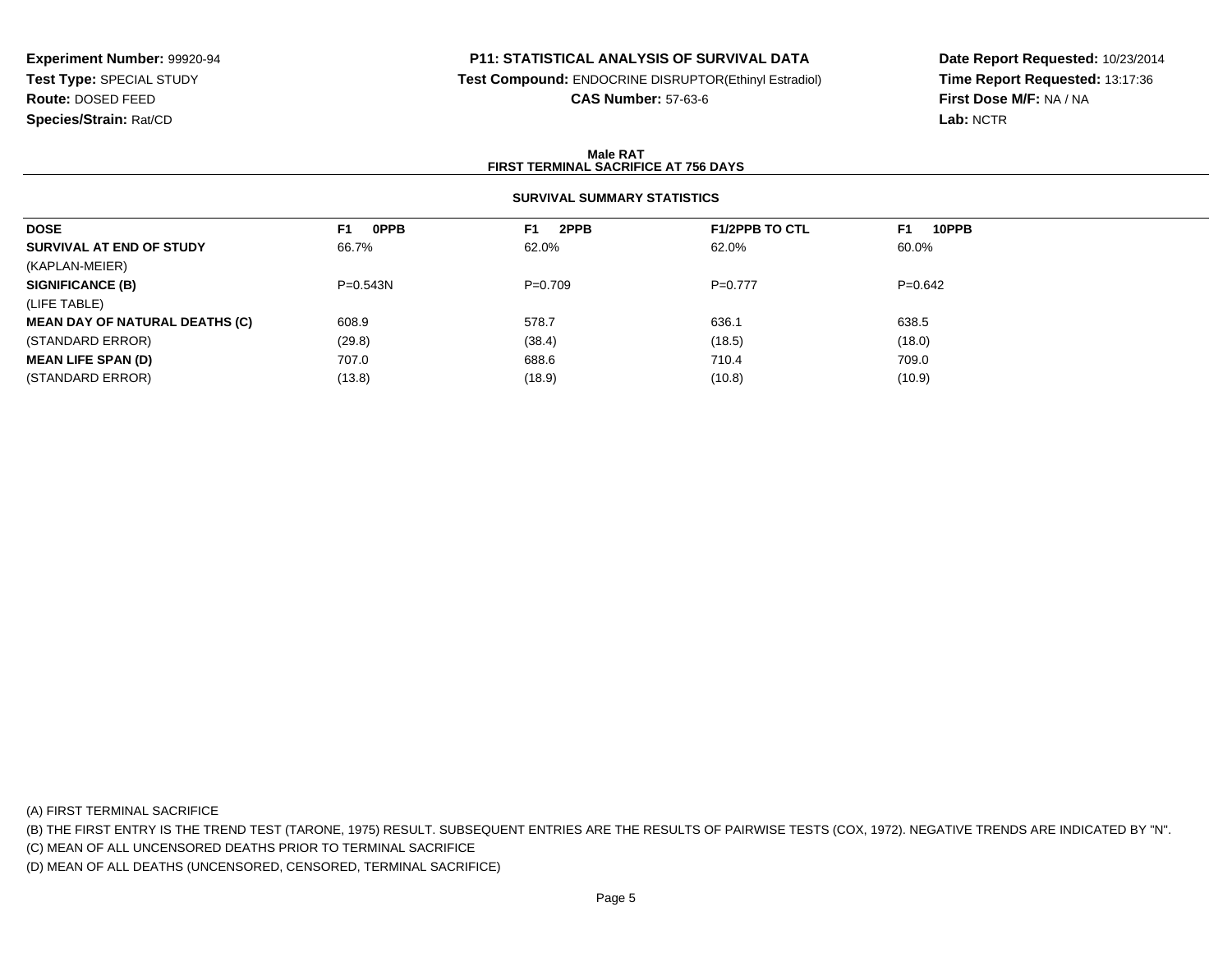## **P11: STATISTICAL ANALYSIS OF SURVIVAL DATA**

**Test Compound:** ENDOCRINE DISRUPTOR(Ethinyl Estradiol)

**CAS Number:** 57-63-6

**Date Report Requested:** 10/23/2014**Time Report Requested:** 13:17:36**First Dose M/F:** NA / NA**Lab:** NCTR

#### **Male RATFIRST TERMINAL SACRIFICE AT 756 DAYS**

## **SURVIVAL SUMMARY STATISTICS**

| <b>DOSE</b>                           | <b>F1/10PPB TO CTL</b> | 50PPB<br>F1  | <b>F1/50PPB TO CTL</b> |
|---------------------------------------|------------------------|--------------|------------------------|
| SURVIVAL AT END OF STUDY              | 66.0%                  | 68.0%        | 66.0%                  |
| (KAPLAN-MEIER)                        |                        |              |                        |
| <b>SIGNIFICANCE (B)</b>               | $P = 1.000$            | $P = 1.000N$ | P=1.000N               |
| (LIFE TABLE)                          |                        |              |                        |
| <b>MEAN DAY OF NATURAL DEATHS (C)</b> | 591.7                  | 596.1        | 651.4                  |
| (STANDARD ERROR)                      | (42.9)                 | (40.3)       | (19.8)                 |
| <b>MEAN LIFE SPAN (D)</b>             | 700.1                  | 704.8        | 720.4                  |
| (STANDARD ERROR)                      | (18.1)                 | (16.5)       | (9.7)                  |

(A) FIRST TERMINAL SACRIFICE

(B) THE FIRST ENTRY IS THE TREND TEST (TARONE, 1975) RESULT. SUBSEQUENT ENTRIES ARE THE RESULTS OF PAIRWISE TESTS (COX, 1972). NEGATIVE TRENDS ARE INDICATED BY "N".

(C) MEAN OF ALL UNCENSORED DEATHS PRIOR TO TERMINAL SACRIFICE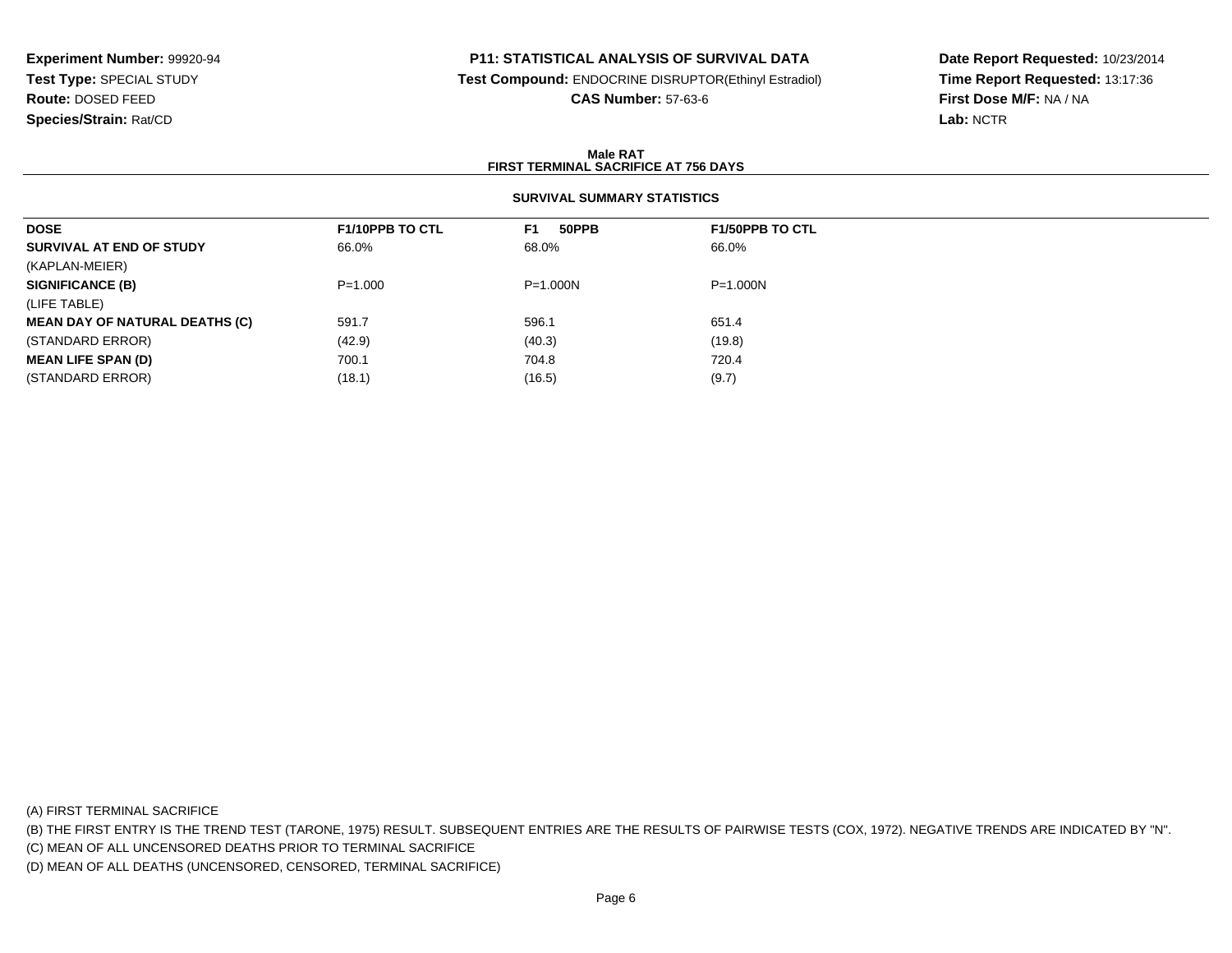#### **P11: STATISTICAL ANALYSIS OF SURVIVAL DATA**

**Test Compound:** ENDOCRINE DISRUPTOR(Ethinyl Estradiol)

**CAS Number:** 57-63-6

**Date Report Requested:** 10/23/2014**Time Report Requested:** 13:17:36**First Dose M/F:** NA / NA**Lab:** NCTR

#### **Female RAT FIRST TERMINAL SACRIFICE AT 756 DAYSINDIVIDUAL SURVIVAL TIMES (DAYS)**

|                            |                            |                              |     |                      |     |     |                          | INDIVIDUAL SURVIVAL TIMES (DATS) |                    |     |     |     |     |
|----------------------------|----------------------------|------------------------------|-----|----------------------|-----|-----|--------------------------|----------------------------------|--------------------|-----|-----|-----|-----|
| $DOSE = F1$                | <b>OPPB</b>                |                              |     |                      |     |     |                          |                                  |                    |     |     |     |     |
| <b>TOTAL 51</b>            |                            |                              |     | UNCENSORED DEATHS 24 |     |     | CENSORED DEATHS 0        |                                  | <b>TERMINAL 27</b> |     |     |     |     |
|                            |                            | <b>UNCENSORED DEATH DAYS</b> |     |                      |     |     |                          |                                  |                    |     |     |     |     |
| 529                        | 539                        | 568                          | 595 | 598                  | 614 | 631 | 645                      | 649                              | 653                | 668 | 669 | 672 | 675 |
| 679                        | 679                        | 686                          | 690 | 700                  | 702 | 713 | 717                      | 720                              | 720                |     |     |     |     |
| <b>CENSORED DEATH DAYS</b> |                            |                              |     |                      |     |     |                          |                                  |                    |     |     |     |     |
| none                       |                            |                              |     |                      |     |     |                          |                                  |                    |     |     |     |     |
| $DOSE = F1$                | 2PPB                       |                              |     |                      |     |     |                          |                                  |                    |     |     |     |     |
| TOTAL 50                   |                            |                              |     | UNCENSORED DEATHS 27 |     |     | CENSORED DEATHS 0        |                                  | <b>TERMINAL 23</b> |     |     |     |     |
|                            |                            | <b>UNCENSORED DEATH DAYS</b> |     |                      |     |     |                          |                                  |                    |     |     |     |     |
| 87                         | 349                        | 468                          | 499 | 504                  | 563 | 594 | 595                      | 602                              | 624                | 643 | 644 | 652 | 667 |
| 667                        | 678                        | 684                          | 686 | 691                  | 702 | 705 | 712                      | 728                              | 729                | 730 | 739 | 747 |     |
|                            | <b>CENSORED DEATH DAYS</b> |                              |     |                      |     |     |                          |                                  |                    |     |     |     |     |
| none                       |                            |                              |     |                      |     |     |                          |                                  |                    |     |     |     |     |
|                            | DOSE = F1/2PPB TO CTL      |                              |     |                      |     |     |                          |                                  |                    |     |     |     |     |
| TOTAL 50                   |                            |                              |     | UNCENSORED DEATHS 33 |     |     | <b>CENSORED DEATHS 0</b> |                                  | <b>TERMINAL 17</b> |     |     |     |     |
|                            |                            | <b>UNCENSORED DEATH DAYS</b> |     |                      |     |     |                          |                                  |                    |     |     |     |     |
| 87                         | 406                        | 452                          | 503 | 509                  | 514 | 515 | 530                      | 538                              | 542                | 569 | 592 | 597 | 618 |
| 618                        | 620                        | 632                          | 634 | 661                  | 666 | 670 | 673                      | 675                              | 683                | 685 | 689 | 725 | 729 |
| 730                        | 736                        | 737                          | 748 | 752                  |     |     |                          |                                  |                    |     |     |     |     |
|                            | <b>CENSORED DEATH DAYS</b> |                              |     |                      |     |     |                          |                                  |                    |     |     |     |     |
|                            |                            |                              |     |                      |     |     |                          |                                  |                    |     |     |     |     |

none

(A) FIRST TERMINAL SACRIFICE

(B) THE FIRST ENTRY IS THE TREND TEST (TARONE, 1975) RESULT. SUBSEQUENT ENTRIES ARE THE RESULTS OF PAIRWISE TESTS (COX, 1972). NEGATIVE TRENDS ARE INDICATED BY "N".

(C) MEAN OF ALL UNCENSORED DEATHS PRIOR TO TERMINAL SACRIFICE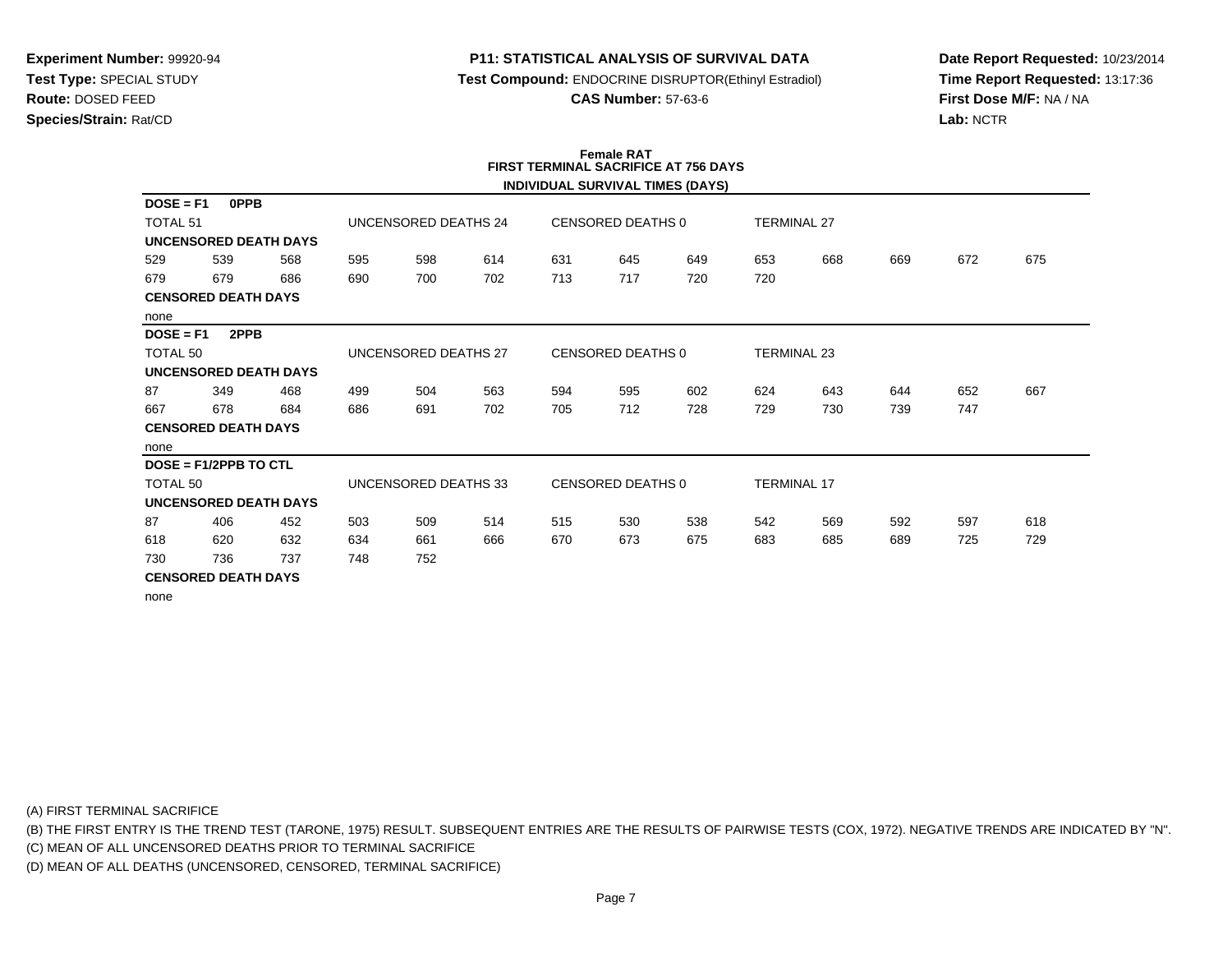### **P11: STATISTICAL ANALYSIS OF SURVIVAL DATA**

**Test Compound:** ENDOCRINE DISRUPTOR(Ethinyl Estradiol)

**CAS Number:** 57-63-6

**Date Report Requested:** 10/23/2014**Time Report Requested:** 13:17:36**First Dose M/F:** NA / NA**Lab:** NCTR

#### **Female RAT FIRST TERMINAL SACRIFICE AT 756 DAYSINDIVIDUAL SURVIVAL TIMES (DAYS)**

|                     |                              |     |     |                      |     |     |                          | INDIVIDUAL SURVIVAL TIMES (DATS) |                    |     |     |     |     |
|---------------------|------------------------------|-----|-----|----------------------|-----|-----|--------------------------|----------------------------------|--------------------|-----|-----|-----|-----|
| $DOSE = F1$         | <b>10 PPB</b>                |     |     |                      |     |     |                          |                                  |                    |     |     |     |     |
| TOTAL <sub>50</sub> |                              |     |     | UNCENSORED DEATHS 31 |     |     | CENSORED DEATHS 0        |                                  | <b>TERMINAL 19</b> |     |     |     |     |
|                     | <b>UNCENSORED DEATH DAYS</b> |     |     |                      |     |     |                          |                                  |                    |     |     |     |     |
| 275                 | 391                          | 538 | 555 | 555                  | 575 | 579 | 582                      | 583                              | 604                | 632 | 634 | 645 | 657 |
| 666                 | 673                          | 675 | 676 | 687                  | 688 | 695 | 701                      | 703                              | 709                | 715 | 725 | 727 | 730 |
| 734                 | 737                          | 754 |     |                      |     |     |                          |                                  |                    |     |     |     |     |
|                     | <b>CENSORED DEATH DAYS</b>   |     |     |                      |     |     |                          |                                  |                    |     |     |     |     |
| none                |                              |     |     |                      |     |     |                          |                                  |                    |     |     |     |     |
|                     | $DOSE = F1/10PPB TO CTL$     |     |     |                      |     |     |                          |                                  |                    |     |     |     |     |
| TOTAL <sub>50</sub> |                              |     |     | UNCENSORED DEATHS 28 |     |     | <b>CENSORED DEATHS 0</b> |                                  | <b>TERMINAL 22</b> |     |     |     |     |
|                     | <b>UNCENSORED DEATH DAYS</b> |     |     |                      |     |     |                          |                                  |                    |     |     |     |     |
| 254                 | 477                          | 491 | 510 | 519                  | 537 | 546 | 561                      | 566                              | 612                | 632 | 639 | 641 | 646 |
| 668                 | 674                          | 687 | 701 | 702                  | 714 | 715 | 717                      | 724                              | 730                | 737 | 738 | 748 | 748 |
|                     | <b>CENSORED DEATH DAYS</b>   |     |     |                      |     |     |                          |                                  |                    |     |     |     |     |
| none                |                              |     |     |                      |     |     |                          |                                  |                    |     |     |     |     |
| $DOSE = F1$         | <b>50 PPB</b>                |     |     |                      |     |     |                          |                                  |                    |     |     |     |     |
| TOTAL 50            |                              |     |     | UNCENSORED DEATHS 25 |     |     | <b>CENSORED DEATHS 0</b> |                                  | <b>TERMINAL 25</b> |     |     |     |     |
|                     | <b>UNCENSORED DEATH DAYS</b> |     |     |                      |     |     |                          |                                  |                    |     |     |     |     |
| 289                 | 516                          | 584 | 592 | 597                  | 614 | 626 | 646                      | 650                              | 653                | 654 | 658 | 666 | 666 |
| 670                 | 680                          | 687 | 689 | 701                  | 706 | 711 | 722                      | 726                              | 727                | 730 |     |     |     |
|                     | <b>CENSORED DEATH DAYS</b>   |     |     |                      |     |     |                          |                                  |                    |     |     |     |     |
| none                |                              |     |     |                      |     |     |                          |                                  |                    |     |     |     |     |
|                     | $DOSE = F1/50PPB TO CTL$     |     |     |                      |     |     |                          |                                  |                    |     |     |     |     |
| TOTAL <sub>50</sub> |                              |     |     | UNCENSORED DEATHS 28 |     |     | CENSORED DEATHS 0        |                                  | <b>TERMINAL 22</b> |     |     |     |     |
|                     | <b>UNCENSORED DEATH DAYS</b> |     |     |                      |     |     |                          |                                  |                    |     |     |     |     |
| 404                 | 495                          | 511 | 561 | 574                  | 593 | 598 | 617                      | 620                              | 632                | 645 | 652 | 653 | 665 |
| 667                 | 689                          | 695 | 696 | 698                  | 701 | 702 | 715                      | 724                              | 728                | 736 | 738 | 742 | 746 |
|                     | <b>CENSORED DEATH DAYS</b>   |     |     |                      |     |     |                          |                                  |                    |     |     |     |     |
| none                |                              |     |     |                      |     |     |                          |                                  |                    |     |     |     |     |

(A) FIRST TERMINAL SACRIFICE

(B) THE FIRST ENTRY IS THE TREND TEST (TARONE, 1975) RESULT. SUBSEQUENT ENTRIES ARE THE RESULTS OF PAIRWISE TESTS (COX, 1972). NEGATIVE TRENDS ARE INDICATED BY "N".

(C) MEAN OF ALL UNCENSORED DEATHS PRIOR TO TERMINAL SACRIFICE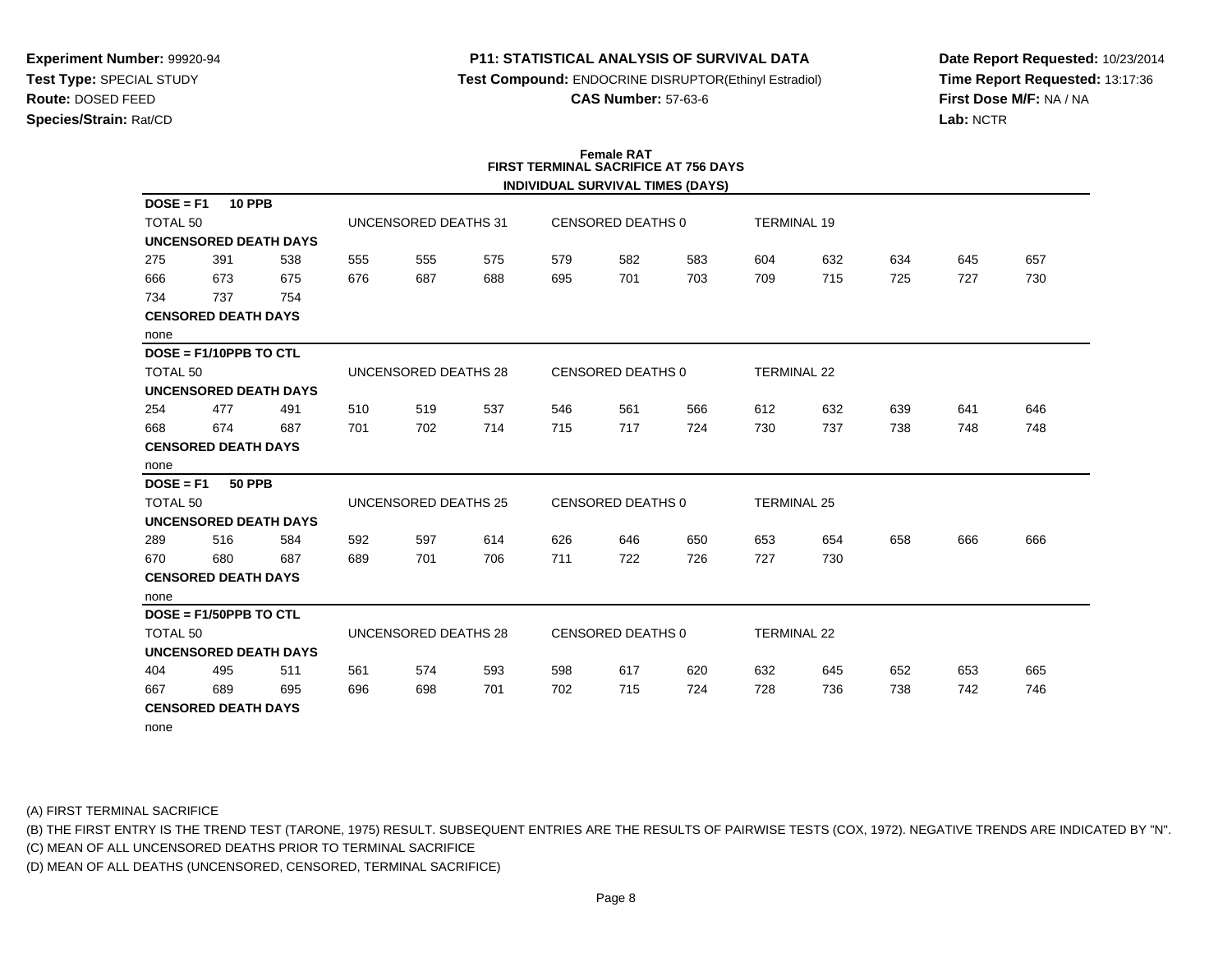#### **P11: STATISTICAL ANALYSIS OF SURVIVAL DATA**

**Test Compound:** ENDOCRINE DISRUPTOR(Ethinyl Estradiol)

**CAS Number:** 57-63-6

**Date Report Requested:** 10/23/2014**Time Report Requested:** 13:17:36**First Dose M/F:** NA / NA**Lab:** NCTR

#### **Female RATFIRST TERMINAL SACRIFICE AT 756 DAYS**

#### **KAPLAN-MEIER SURVIVAL PROBABILITY ESTIMATES (%)**

| <b>DOSE</b>    |                        |       |       |       |       |       | TIME (DAYS) |      |      |      |        |  |
|----------------|------------------------|-------|-------|-------|-------|-------|-------------|------|------|------|--------|--|
|                |                        | 90    | 180   | 270   | 365   | 425   | 485         | 545  | 605  | 665  | 756(A) |  |
| F <sub>1</sub> | <b>OPPB</b>            | 100.0 | 100.0 | 100.0 | 100.0 | 100.0 | 100.0       | 96.1 | 90.2 | 80.4 | 52.9   |  |
| F1             | 2PPB                   | 98.0  | 98.0  | 98.0  | 96.0  | 96.0  | 94.0        | 90.0 | 82.0 | 74.0 | 46.0   |  |
|                | <b>F1/2PPB TO CTL</b>  | 98.0  | 98.0  | 98.0  | 98.0  | 96.0  | 94.0        | 80.0 | 74.0 | 62.0 | 34.0   |  |
| <b>F1</b>      | <b>10 PPB</b>          | 100.0 | 100.0 | 100.0 | 98.0  | 96.0  | 96.0        | 94.0 | 80.0 | 72.0 | 38.0   |  |
|                | <b>F1/10PPB TO CTL</b> | 100.0 | 100.0 | 98.0  | 98.0  | 98.0  | 96.0        | 88.0 | 82.0 | 72.0 | 44.0   |  |
| F1             | <b>50 PPB</b>          | 100.0 | 100.0 | 100.0 | 98.0  | 98.0  | 98.0        | 96.0 | 90.0 | 76.0 | 50.0   |  |
|                | <b>F1/50PPB TO CTL</b> | 100.0 | 100.0 | 100.0 | 100.0 | 98.0  | 98.0        | 94.0 | 86.0 | 72.0 | 44.0   |  |

(A) FIRST TERMINAL SACRIFICE

(B) THE FIRST ENTRY IS THE TREND TEST (TARONE, 1975) RESULT. SUBSEQUENT ENTRIES ARE THE RESULTS OF PAIRWISE TESTS (COX, 1972). NEGATIVE TRENDS ARE INDICATED BY "N".

(C) MEAN OF ALL UNCENSORED DEATHS PRIOR TO TERMINAL SACRIFICE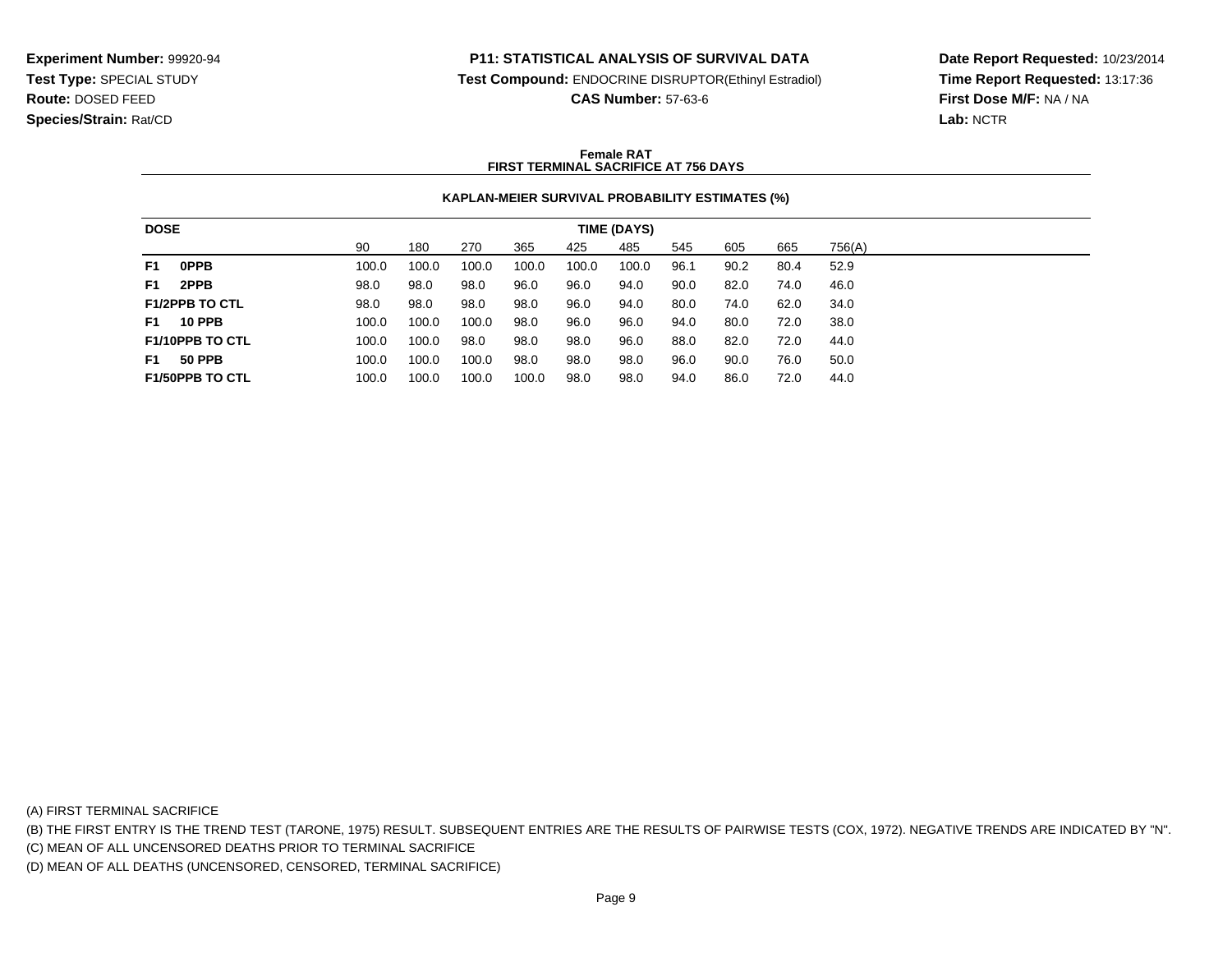## **P11: STATISTICAL ANALYSIS OF SURVIVAL DATA**

**Test Compound:** ENDOCRINE DISRUPTOR(Ethinyl Estradiol)

**CAS Number:** 57-63-6

**Date Report Requested:** 10/23/2014**Time Report Requested:** 13:17:36**First Dose M/F:** NA / NA**Lab:** NCTR

#### **Female RATFIRST TERMINAL SACRIFICE AT 756 DAYS**

### **SURVIVAL SUMMARY STATISTICS**

| <b>OPPB</b><br>F <sub>1</sub> | 2PPB<br>F1. | <b>F1/2PPB TO CTL</b> | <b>10 PPB</b><br>F1 |
|-------------------------------|-------------|-----------------------|---------------------|
| 52.9%                         | 46.0%       | 34.0%                 | 38.0%               |
|                               |             |                       |                     |
| $P=0.540N$                    | $P = 0.570$ | $P = 0.051$           | $P=0.210$           |
|                               |             |                       |                     |
| 654.6                         | 618.1       | 607.1                 | 638.7               |
| (11.3)                        | (27.4)      | (22.8)                | (18.6)              |
| 708.3                         | 681.5       | 657.7                 | 683.3               |
| (8.9)                         | (17.6)      | (18.0)                | (14.0)              |
|                               |             |                       |                     |

(A) FIRST TERMINAL SACRIFICE

(B) THE FIRST ENTRY IS THE TREND TEST (TARONE, 1975) RESULT. SUBSEQUENT ENTRIES ARE THE RESULTS OF PAIRWISE TESTS (COX, 1972). NEGATIVE TRENDS ARE INDICATED BY "N".

(C) MEAN OF ALL UNCENSORED DEATHS PRIOR TO TERMINAL SACRIFICE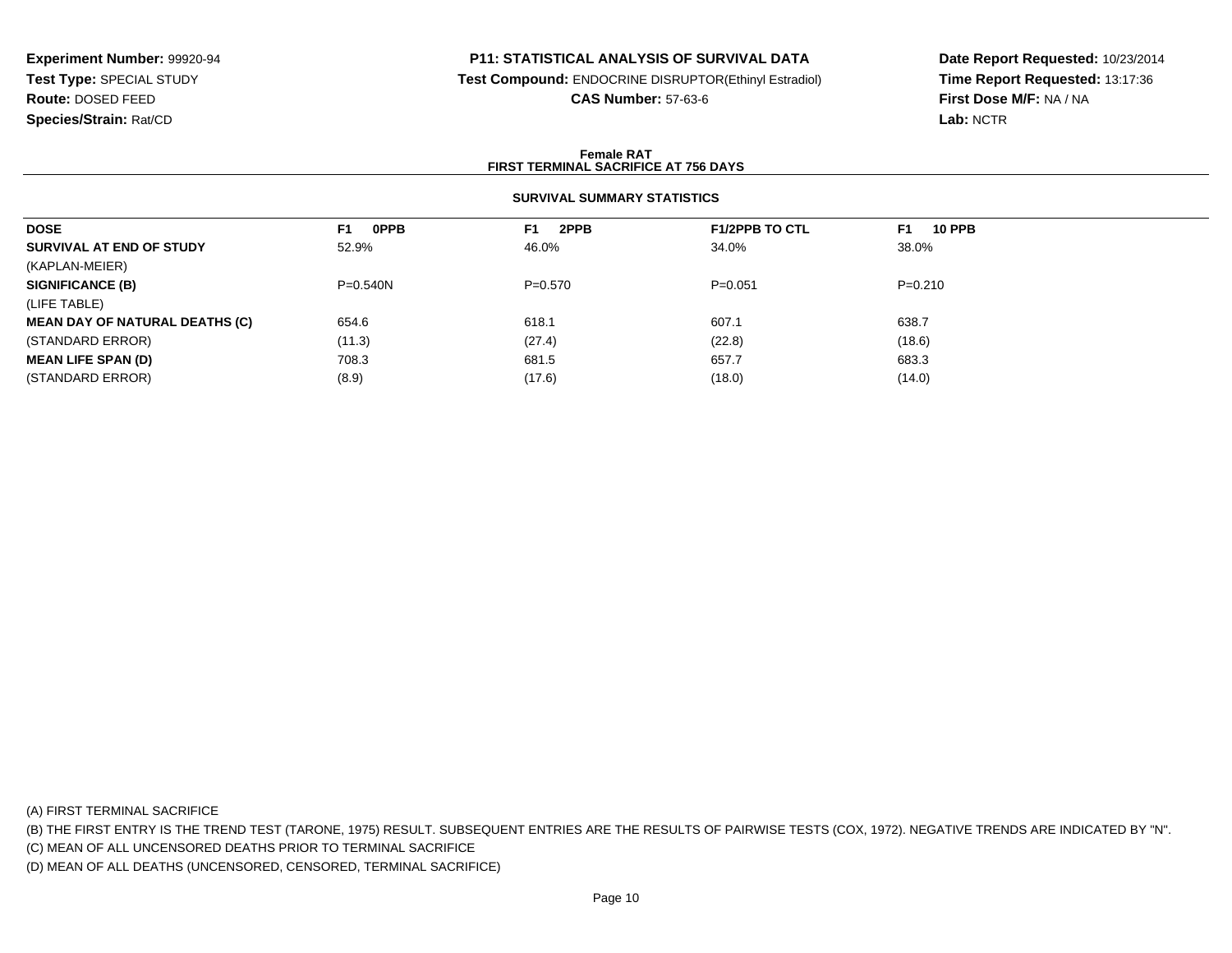### **P11: STATISTICAL ANALYSIS OF SURVIVAL DATA**

**Test Compound:** ENDOCRINE DISRUPTOR(Ethinyl Estradiol)

**CAS Number:** 57-63-6

**Date Report Requested:** 10/23/2014**Time Report Requested:** 13:17:36**First Dose M/F:** NA / NA**Lab:** NCTR

#### **Female RATFIRST TERMINAL SACRIFICE AT 756 DAYS**

## **SURVIVAL SUMMARY STATISTICS**

| <b>DOSE</b>                           | <b>F1/10PPB TO CTL</b> | <b>50 PPB</b><br>F1. | <b>F1/50PPB TO CTL</b> |
|---------------------------------------|------------------------|----------------------|------------------------|
| SURVIVAL AT END OF STUDY              | 44.0%                  | 50.0%                | 44.0%                  |
| (KAPLAN-MEIER)                        |                        |                      |                        |
| <b>SIGNIFICANCE (B)</b>               | $P = 0.477$            | $P=0.909$            | $P=0.522$              |
| (LIFE TABLE)                          |                        |                      |                        |
| <b>MEAN DAY OF NATURAL DEATHS (C)</b> | 629.8                  | 646.4                | 649.9                  |
| (STANDARD ERROR)                      | (21.4)                 | (18.2)               | (15.8)                 |
| <b>MEAN LIFE SPAN (D)</b>             | 685.3                  | 701.2                | 696.6                  |
| (STANDARD ERROR)                      | (14.9)                 | (11.9)               | (11.6)                 |

(A) FIRST TERMINAL SACRIFICE

(B) THE FIRST ENTRY IS THE TREND TEST (TARONE, 1975) RESULT. SUBSEQUENT ENTRIES ARE THE RESULTS OF PAIRWISE TESTS (COX, 1972). NEGATIVE TRENDS ARE INDICATED BY "N".

(C) MEAN OF ALL UNCENSORED DEATHS PRIOR TO TERMINAL SACRIFICE